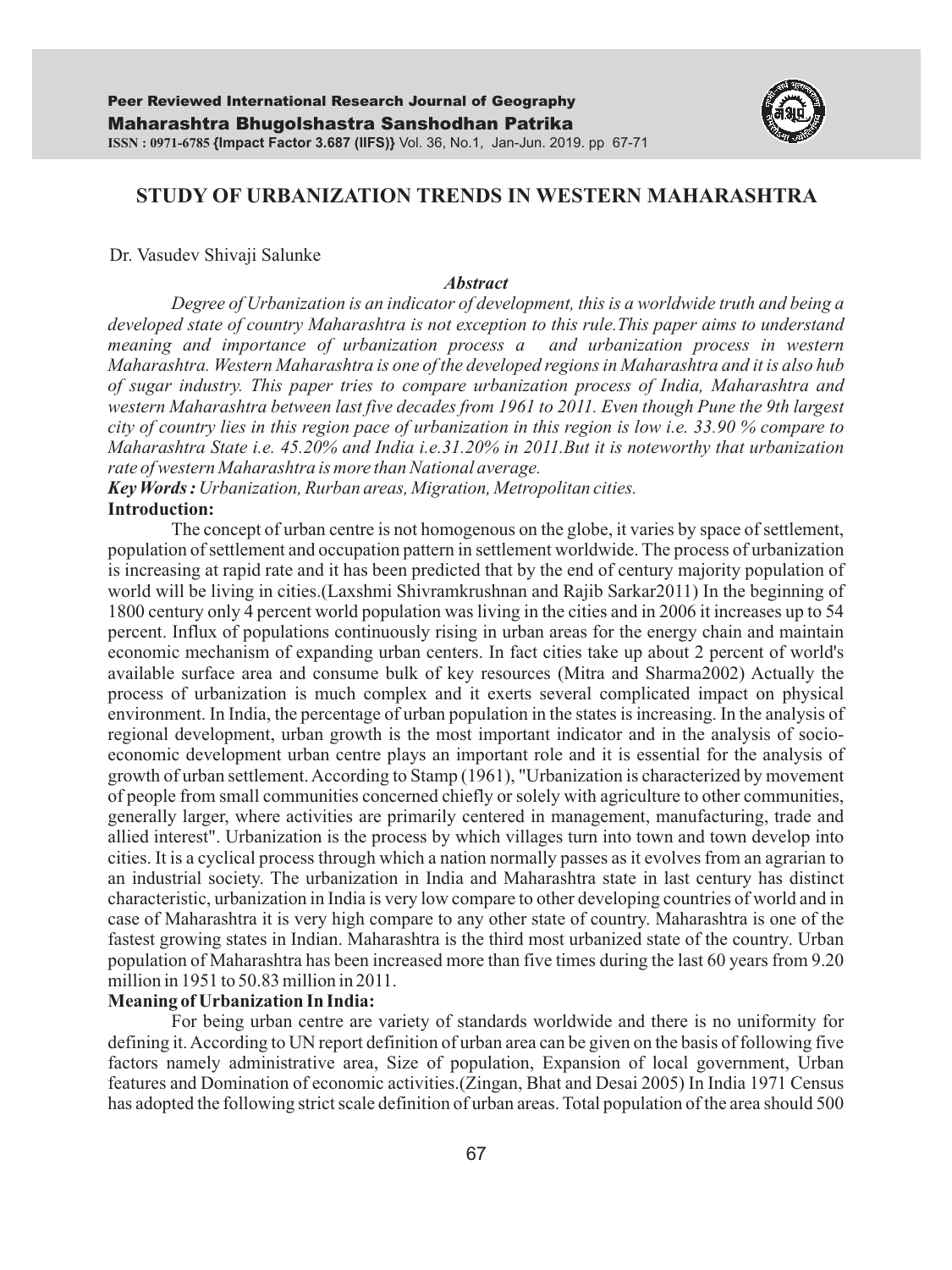or more, Density of the population should 400 person per sq. Kilometer, 75 percent population of the working population should be engaged in non primary activities and there should be notified town committee or Municipality, Corporation or Cantonment board.

**Objectives :** Present research paper aims the following aims and objectives.

1. To study trend of urbanization in western Maharashtra.

2. To investigate gap of urbanization in Western Maharshtra,Maharashtra and India during last five decades.

# **Data and Methodology:**

This study is entirely based on secondary sources collected from provisional Census 2011, District census handbooks, District Socio economic abstracts, Journals, books and recent articles. The collected information is processed by using different statistical techniques. The formula used for the same is following. **UP** 

$$
PU = \frac{U}{TP} \times 100
$$

Where,  $PU =$  Percentage of Urbanization;  $UP =$  Urban population and  $TP =$  Total Population. **Urbanization In India:**

India is experiencing rapid rate of urbanization and its urban population has increased from 25 million (10.84 percent) to 377 million (31.2 percent) in 2011.In the following ten years urban population is likely to cross 550 millions milestone. The most outstanding feature of Indian urban population is that in1991,71 millions (33 percent) of urban population lived in 23 millions cities of India which increased to 108 million (38 percent) in 2001 living in 38 metropolitan cities.

| <b>Census</b> | <b>Number</b> | <b>Total Urban</b> | Percentage of | Increase in Urban   | Percentage   |
|---------------|---------------|--------------------|---------------|---------------------|--------------|
| Year          | of Cities     | Population         | Urban         | population per      | increase per |
|               |               | (In Millions)      | Population    | decade (In Million) | decade       |
| 1901          | 1917          | 25                 | 10.84         |                     |              |
| 1911          | 1909          | 26                 | 10.29         | 1                   | $+0.35$      |
| 1921          | 2047          | 28                 | 11.18         | 2                   | $+8.27$      |
| 1931          | 2219          | 34                 | 11.99         | 6                   | $+19.12$     |
| 1941          | 2424          | 44                 | 13.86         | 17                  | $+31.97$     |
| 1951          | 3059          | 63                 | 17.29         | 19                  | $+41.42$     |
| 1961          | 2699          | 79                 | 17.97         | 16                  | $+26.41$     |
| 1971          | 3119          | 109                | 19.91         | 30                  | $+38.22$     |
| 1981          | 3949          | 160                | 23.31         | 51                  | $+46.80$     |
| 1991          | 4689          | 217                | 25.70         | 65                  | $+36.50$     |
| 2001          | 5161          | 284                | 27.80         | 68                  | $+31.30$     |
| 2011          | 7935          | 377                | 31.20         | 93                  | $+32.15$     |

Table No.01: Urbanization in India

**Urbanization In Maharashtra:**

According to 2011 census Goa state rank first in urbanization with 62 percent. In case of Mizoram 51.50 percent population resides in urban areas, followed by Tamilnadu with 48.90 percent urban population. Urbanization scenario of Maharashtra state is greatly characterized by polarization. Temporal aspect shows that urban population of Maharashtra state is changing with even pace. In last 100 years urban population is raised by three fold from 15.10 percent in 1911 to 45.70 percent in

Source: Registrar General of India.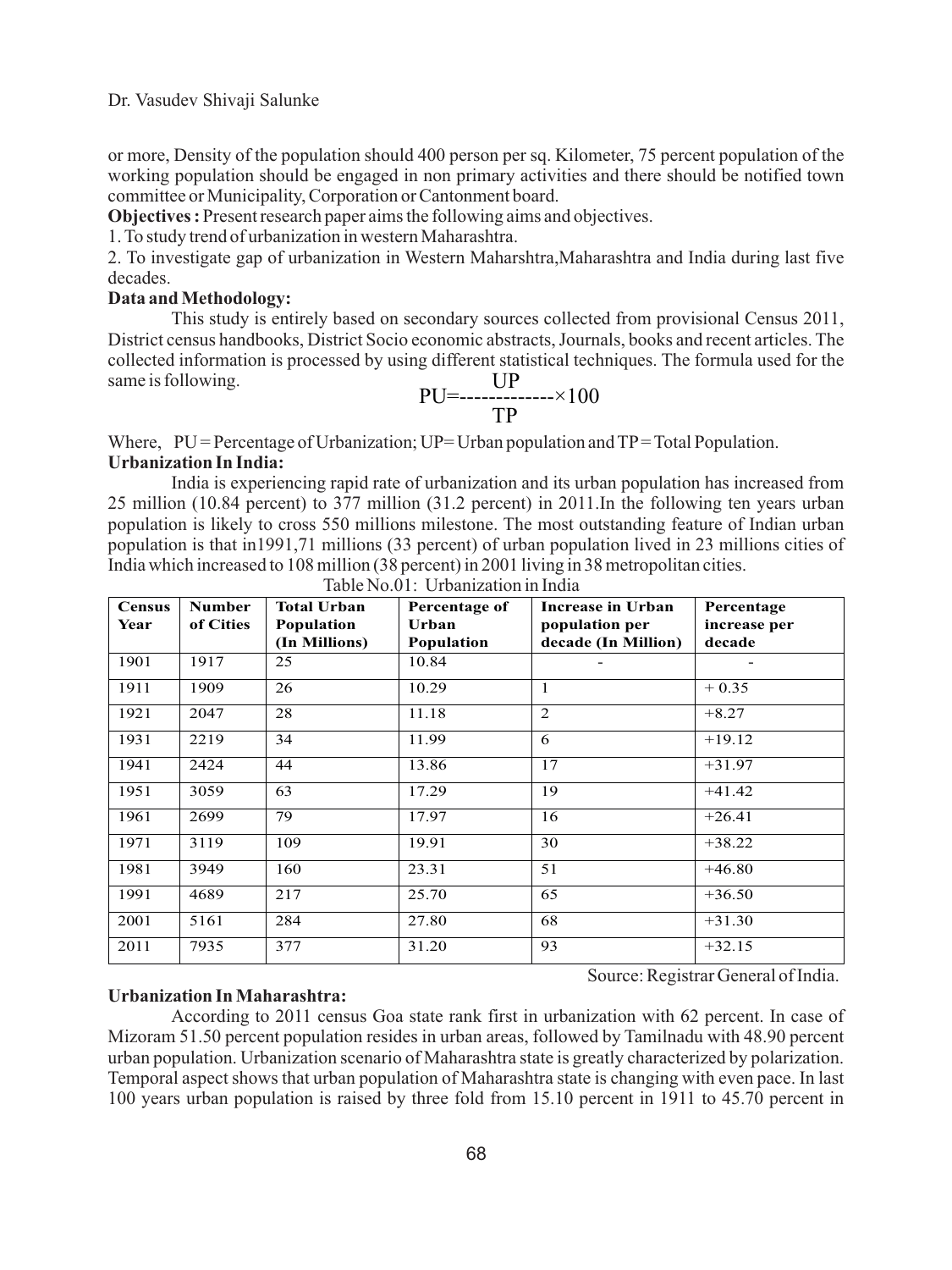Dr. Vasudev Shivaji Salunke

2011.Spatial characteristic of urbanization in Maharashtra is greatly influenced by concentration there are certain pockets like Mumbai, Pune and Nagpur are urban clusters against to that remaining state is lagging behind In urban expansion. Nagpur, Nashik, Amaravati, Aurangabad, Kolhapur are steadily growing cities of Maharashtra state.

| Census | Number    | <b>Total Urban</b> | Percentage of | Increase in Urban   |
|--------|-----------|--------------------|---------------|---------------------|
| Year   | of Cities | Population         | Urban         | population per      |
|        |           | (In Millions)      | Population    | decade (In Million) |
| 1961   | 237       | 111                | 28.2          | 19                  |
| 1971   | 246       | 157                | 31.2          | 46                  |
| 1981   | 254       | 219                | 35.0          | 62                  |
| 1991   | 282       | 305                | 38.7          | 86                  |
| 2001   | 490       | 411                | 42.4          | 106                 |
| 2011   | 536       | 508                | 45.2          | 97                  |

Source: Registrar General of India.

Some Industrial Zones work as a magnet and it attract rural population from countryside. Viz. Pune, Pimpri Chinchwad, Nagpur, Nasik, Aurangabad, Sholapur etc. In last 5 decades number of town rose from 237 to 536 which is more than double.

# **Gaps of Urbanization level between Maharashtra and India :**

After Independence of India, during 1951 census the urbanization rate of state was higher i.e.28.8 %compared to national average i.e. 17.29%The gap decadal growth in urban population was recorded higher in Maharashtra state i.e.62.42 percent compared to national average 41.42 percent. In 2011 decadal growth rate of urban population was much blow than national average.

> Table No.03:Gaps of urban Population Decadal variation and decadal Growth between Maharashtra and India

| Cen<br>sus | <b>Urban Population</b> |           |             | <b>Decadal Variation</b> |          |             | <b>Percent of Decadal</b><br>Growth |       |         |
|------------|-------------------------|-----------|-------------|--------------------------|----------|-------------|-------------------------------------|-------|---------|
| Yea        | <b>MH</b>               | India     | Gap         | <b>MH</b>                | India    | Gap         | <b>MH</b>                           | India | Gap     |
| r          | (A)                     | (a)       | $(A-a)$     | <b>(B)</b>               | (b)      | $(B-b)$     | (C)                                 | (c)   | $(C-c)$ |
| 1951       | 9201013                 | 62443709  | -53242696   | 3535902                  | 18290412 | $-14754510$ | 62.42                               | 41.42 | 21      |
| 1961       | 11162261                | 78936603  | $-67774342$ | 1961248                  | 16492894 | $-14531646$ | 21.32                               | 26.41 | $-5.09$ |
| 1971       | 15711211                | 109113977 | -93402766   | 4548950                  | 30177374 | $-25628424$ | 40.75                               | 38.23 | 2.52    |
| 1981       | 21966806                | 159462547 | -137495741  | 62555955                 | 50348570 | 12207385    | 39.82                               | 46.14 | $-6.32$ |
| 1991       | 30568586                | 217177625 | -186609039  | 86017800                 | 57715078 | 28302722    | 39.16                               | 36.19 | 2.97    |
| 2001       | 41100980                | 285354954 | -244253974  | 10532394                 | 68177329 | -57644935   | 34.45                               | 31.39 | 3.06    |
| 2011       | 50818259                | 377105760 | -326287501  | 9717279                  | 91750806 | $-82033527$ | 23.64                               | 32.15 | $-8.51$ |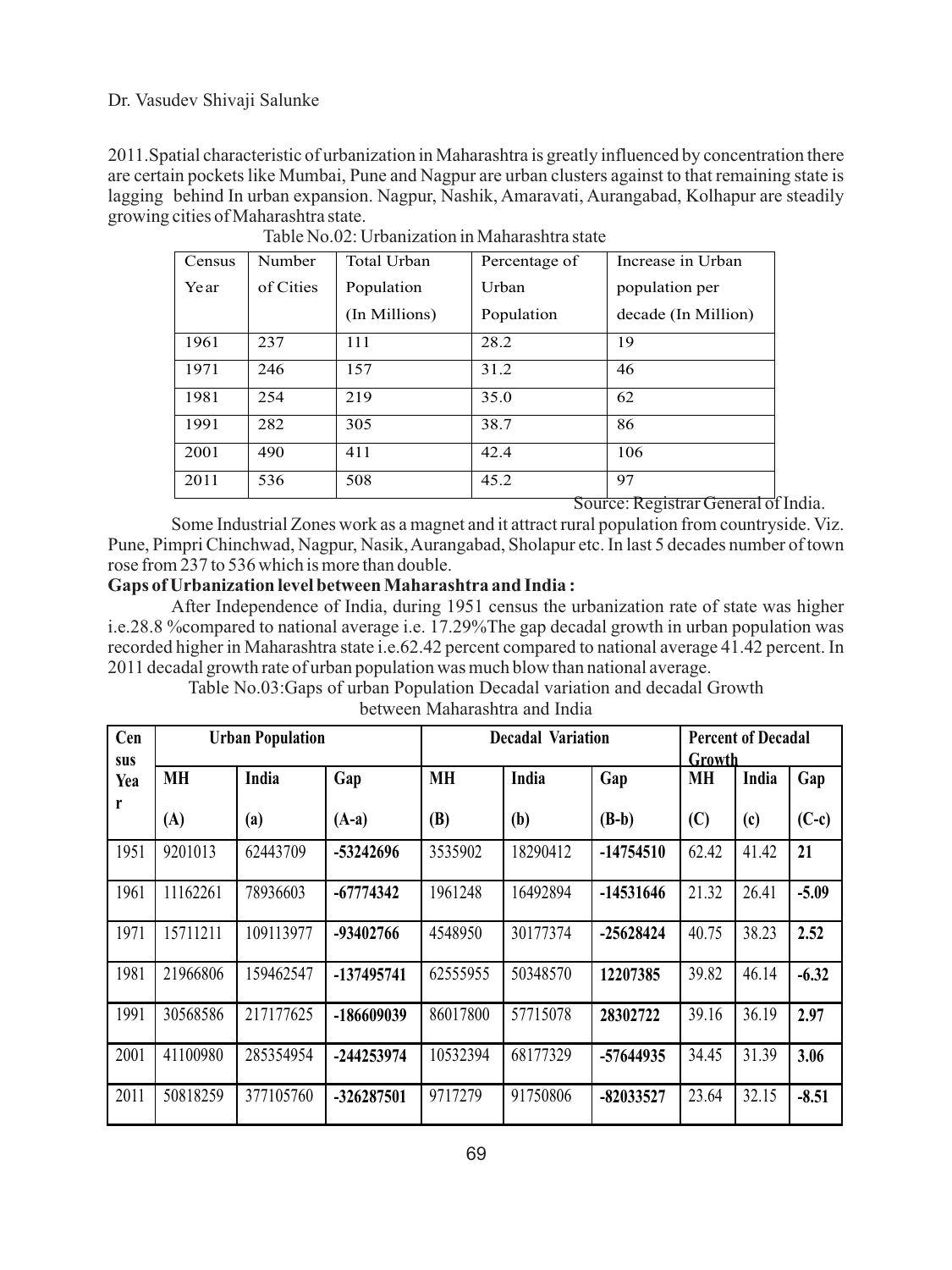### Dr. Vasudev Shivaji Salunke

Source: Source: Compiled by Researcher on the Basis of Census. Graph No.01:Gaps of Urban Population of Western Maharashtra, Maharashtra and India (In %)



The pattern of Primate city is clearly observed in Maharashtra, Mumbai and suburban holds a supreme position in urban population in state. Above table shows that out of six division Konkan division rank first in urbanization in last 30 years. Even though this division tops in the list of urban population but growth rate of urbanization in Konkan division is quite lower than Pune division. Pune division has achieved highest growth rate of urban population of 10.66 percent in last three decades. Very lowest growth rate of urban population was experienced by Amravati division with 2.65 percent in last three decades.

| <b>Districts</b>       | Urbanization (In Percentage) |       |       |       |       |       |  |  |
|------------------------|------------------------------|-------|-------|-------|-------|-------|--|--|
|                        | 1961                         | 1971  | 1981  | 1991  | 2001  | 2011  |  |  |
| Pune                   | 38.10                        | 41.80 | 47.3  | 50.70 | 58.10 | 60.90 |  |  |
| Solapur                | 27.90                        | 27.40 | 29.40 | 28.80 | 31.80 | 32.40 |  |  |
| Satara                 | 11.10                        | 13.20 | 13.00 | 12.90 | 14.20 | 19.00 |  |  |
| Kolhapur               | 19.30                        | 21.30 | 24.80 | 26.30 | 29.80 | 31.70 |  |  |
| Sangali                | 15.60                        | 18.60 | 21.50 | 22.70 | 24.50 | 25.50 |  |  |
| Western<br>Maharashtra | 22.4                         | 24.46 | 27.20 | 28.28 | 31.68 | 33.90 |  |  |
| <b>Maharashtra</b>     | 28.2                         | 31.2  | 35.0  | 38.7  | 42.4  | 45.2  |  |  |
| India                  | 17.97                        | 19.91 | 23.31 | 25.70 | 27.80 | 31.20 |  |  |

| Table No.5: Spatio Temporal Trends of Urbanization In Western Maharashtra: |  |  |  |  |  |
|----------------------------------------------------------------------------|--|--|--|--|--|
|----------------------------------------------------------------------------|--|--|--|--|--|

Source: Compiled by Researcher on the Basis of Census.